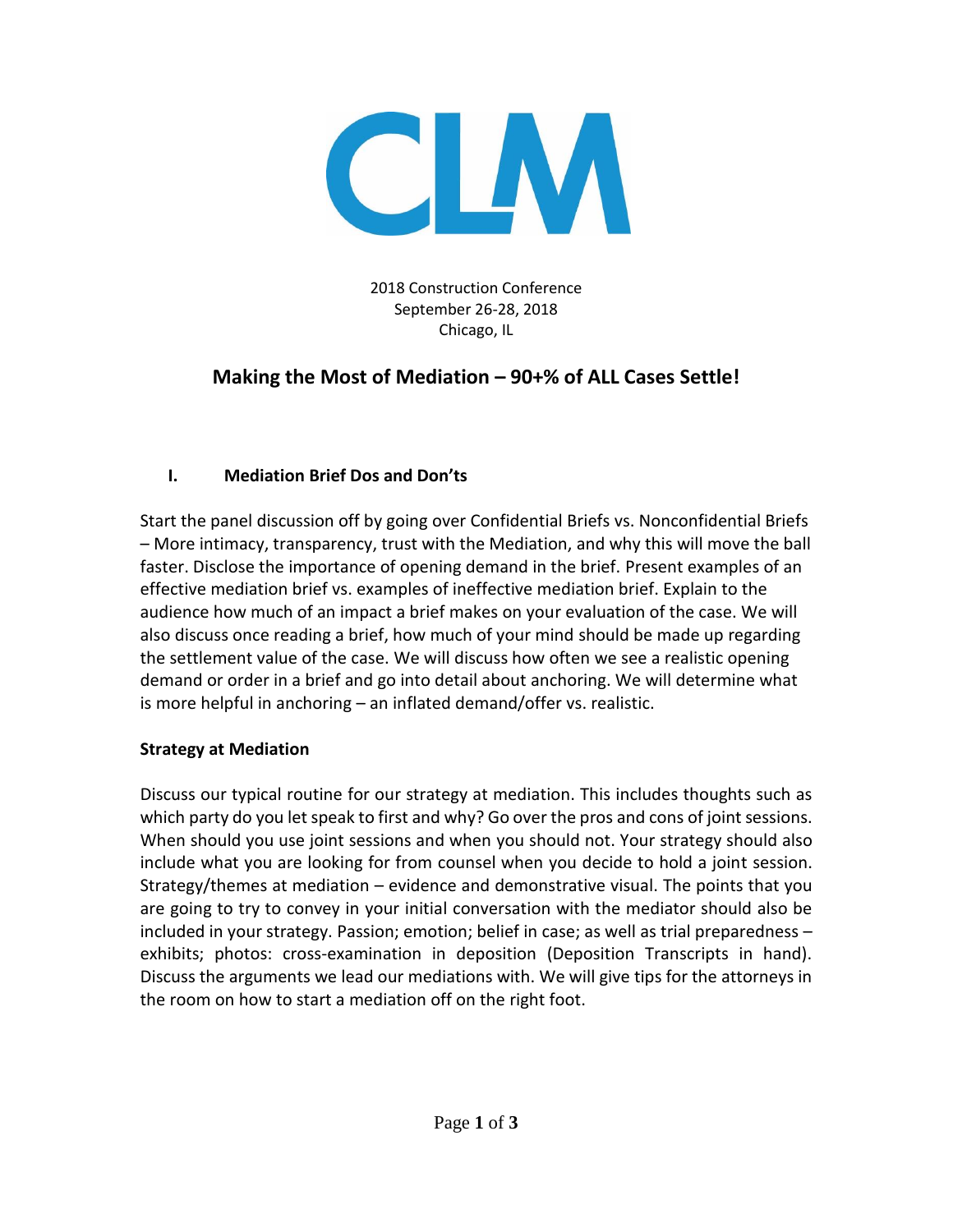#### **Liens**

Discuss the issues that are important for you to keep in mind as a plaintiff's attorney when you mediate a case with a lien. Give examples of settled cases where you have a plaintiff making a civil and worker's compensation claim for the same injury. Present the steps you can take to avoid the challenges associated with these types of cases. Discuss what steps you take when preparing to mediate a case with medical liens. As for regular liens on medical billing (i.e. Not through government entity or program. Howell is critical [Court held that Defendant is only obligated to consider the adjusted/paid for amounts, rather than the inflated charges]. As for Medi-Cal/Medicare Lien (i.e. known as statutory liens) – these can be negotiated. Likewise, Defendants counsel need to protect their clients' interests by obtaining the Final Condition Letter; or Conditional Payment Letter from the governmental body – ensuring the specific (and potentially lowered) lien on the medical billing at issue. Discuss why this is so critical, as Insurance Provider (per California and Federal Law) are specifically required to ensure that statutory liens are accounted for at settlement. Explain that this means an issuance of a two-party check; or two (or multiple) checks at settlement – must be considered a mediation and in final settlement agreement. Ask the audience if they have ever tried to negotiate down plaintiff's lien themselves or buy the lien prior to mediation? And if they have ever had to settle cases where plaintiff has a pending civil and a worker's compensation claim for the same injury? The panel will discuss if they have ever encountered an issue like we saw in McKinnon v. Otis. This is when the employer sues third-party tortfeasor (Otis) and settles without including employee. The employee later brings his own claim against Otis and Otis gets out on MSJ because of its prior settlement with employer. Court of Appeal reverses. Otis should have been reasonably aware of employee's interest in the settlement and should have given employee notice. Same duty on employer. We will determine how you determine your Howell figure when there are pending medical liens and if you should hire a medical billing expert. If so, we will explain whether or not they should prepare a report for the mediation. We will also discuss how you successfully settle a case with a lien and does on type of lien (Medicare, Kaiser, MedFin) make it more difficult than another when attempting to negotiate a settlement. We will explain how to determine the Howell figure when there are pending liens and give examples of arguments/tools that counsel has presented at mediation that they have found helpful.